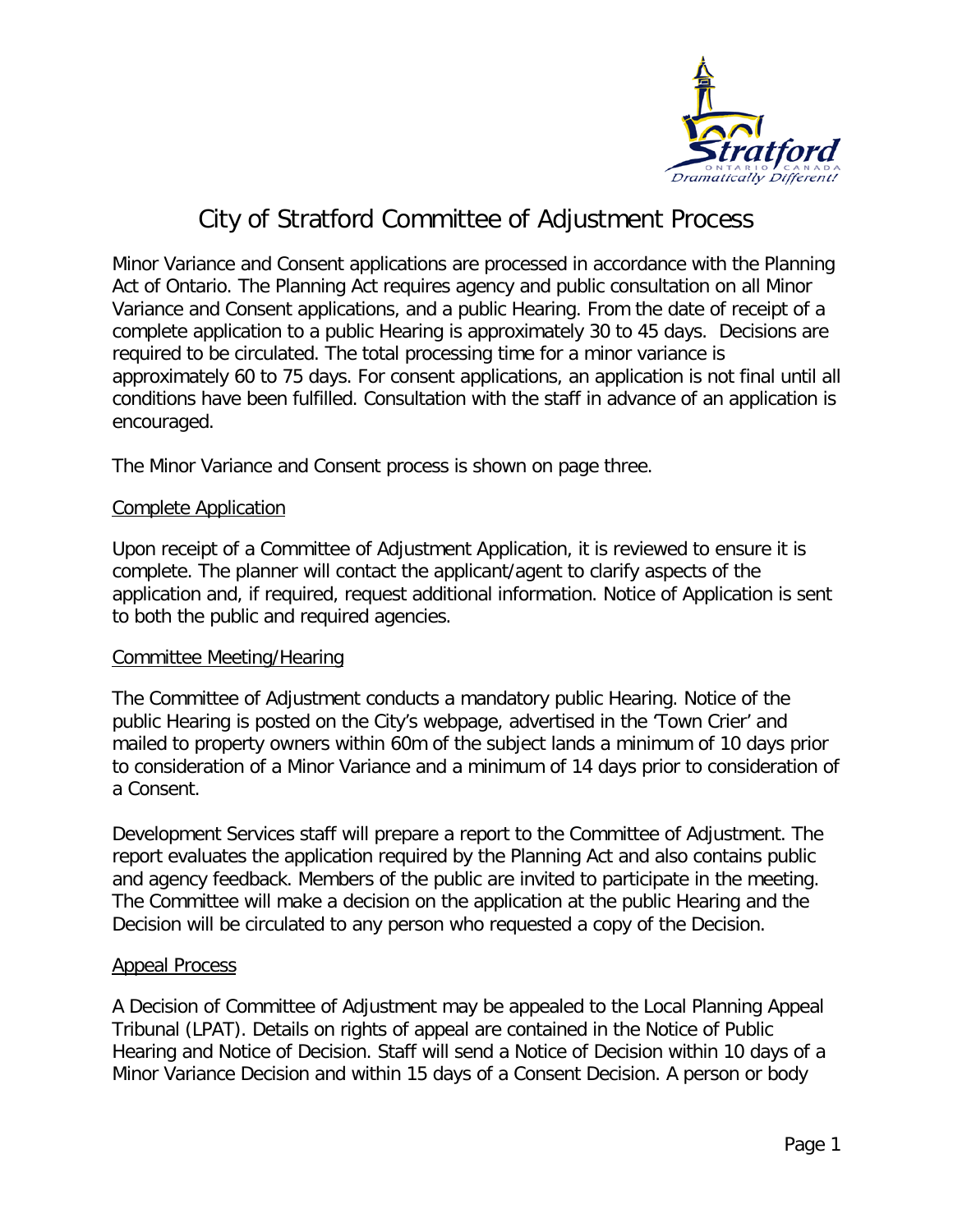

has 20 days to appeal a Decision from the date of the meeting for a Minor Variance and 20 days from the date of the mailing of the Decision for a Consent application.

Contact Information

For information about the Minor Variance or Consent process please contact: The City of Stratford Development Services Division 82 Erie Street, Stratford Phone: (519) 271-0250 x 345 Email: planning@stratford.ca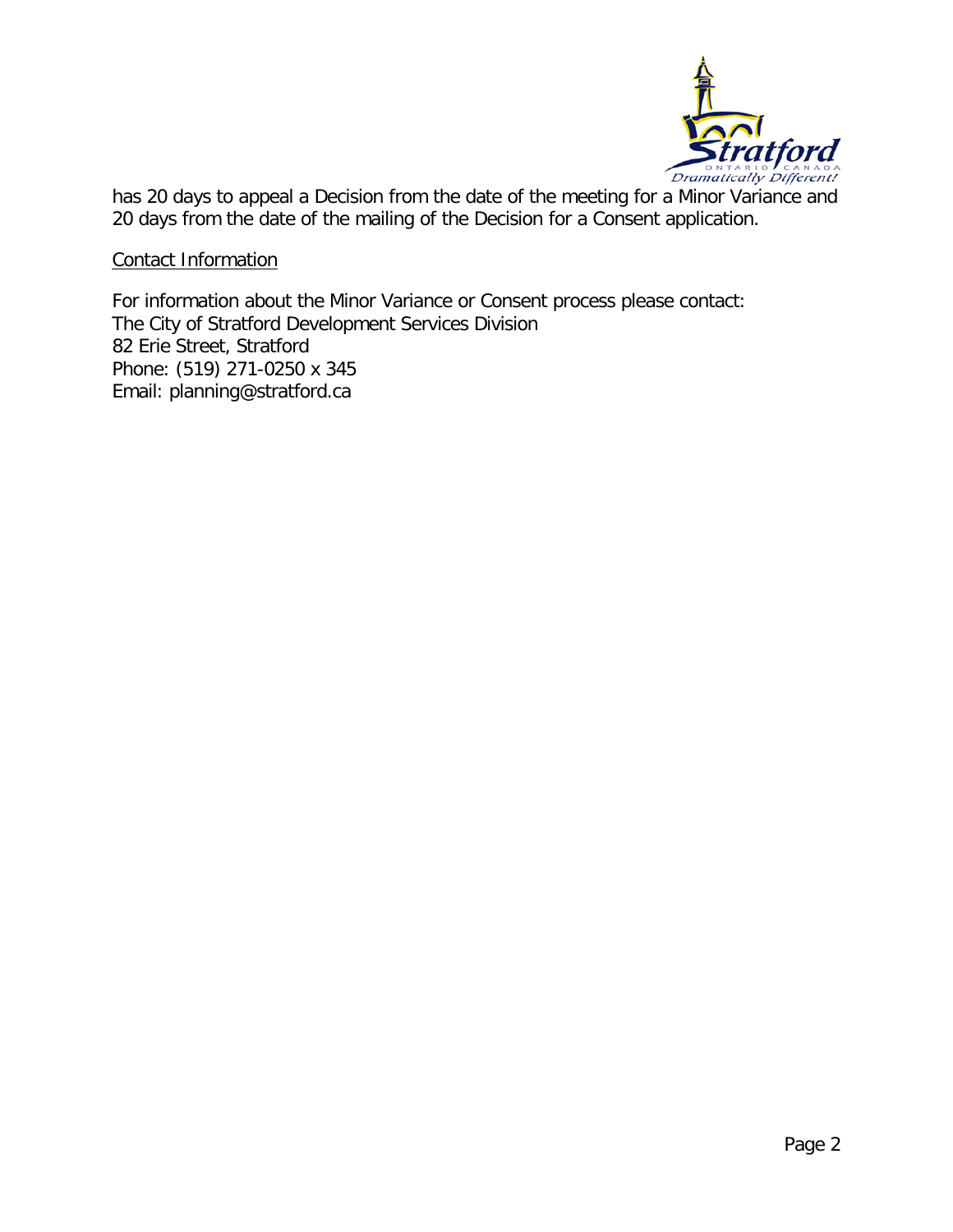

### **City of Stratford Committee of Adjustment Process**